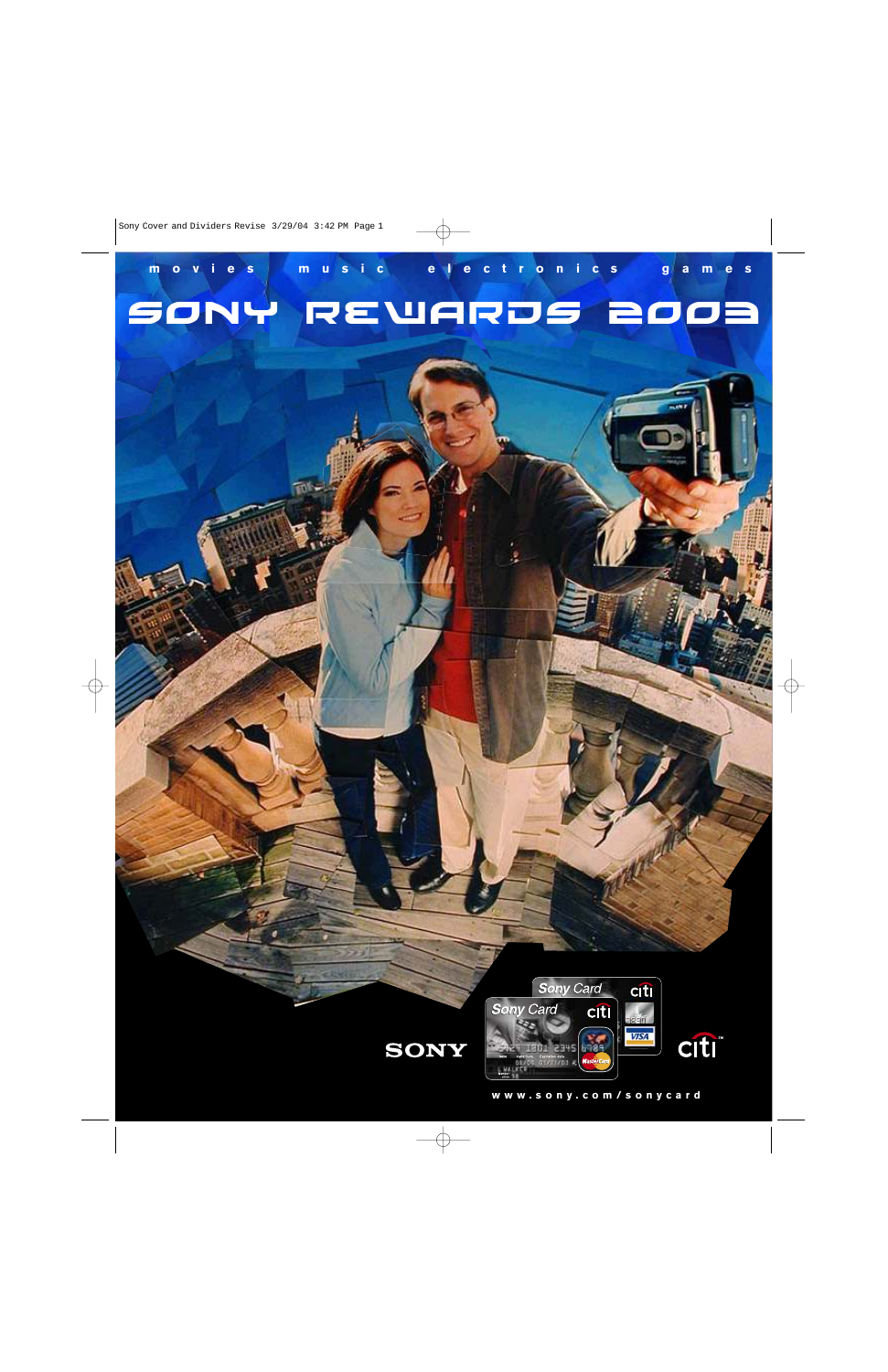# music

Jam to new dimensions of Sony sound. Chris Botti's jazzrock trumpet. Shakira's Latinpop fusion. Hear the versatile tenor of Mario Frangoulis or feel the moving harmony of Tori Amos. Enjoy the soulful sounds of R&B diva Kelly Rowland. Or visit Little Big Town for an easy-strumming country vibe. Sony has the music for every side of you.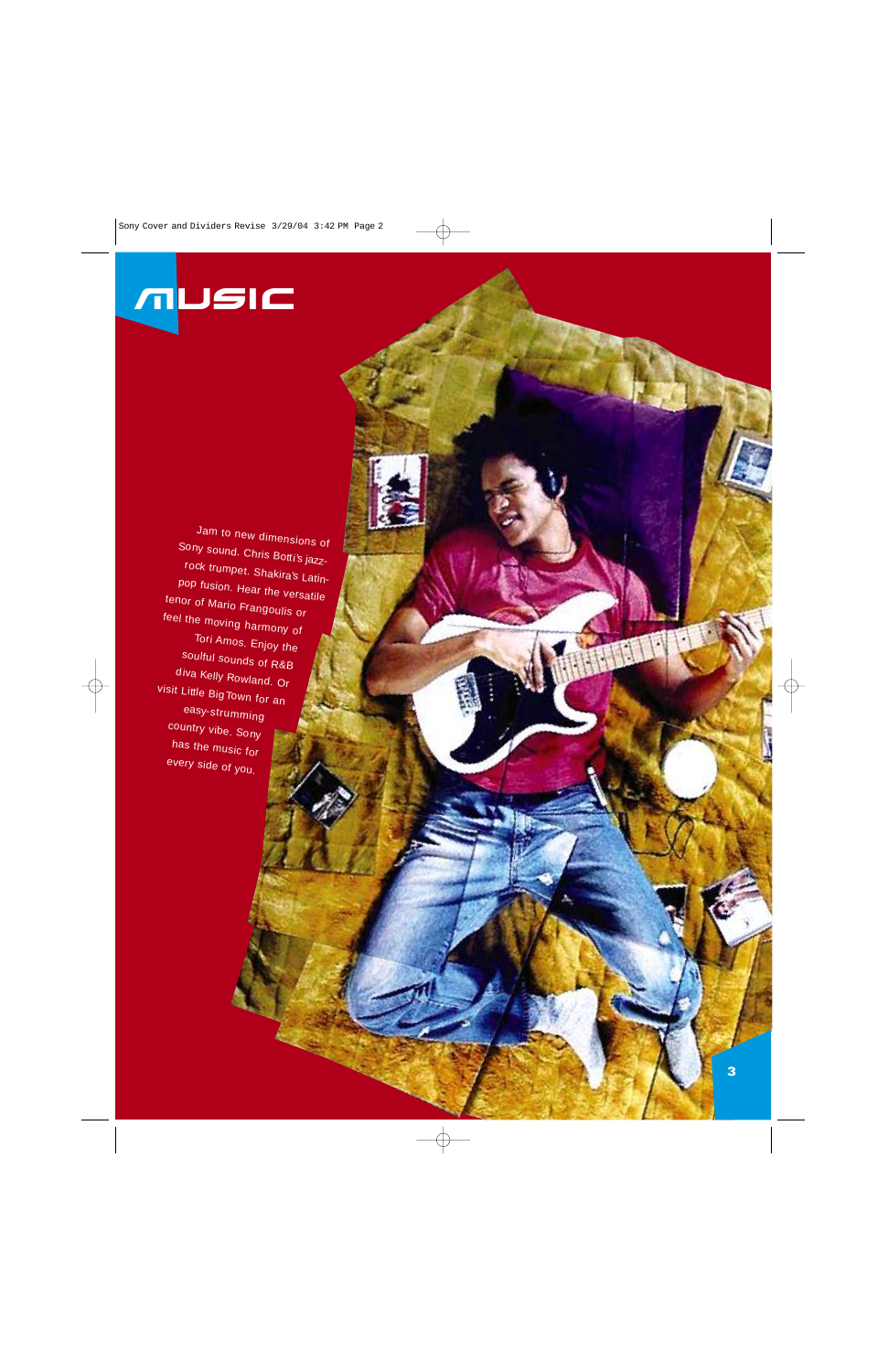Choose from today's Sony box office hits to build your personal video and DVD library. Share amusing family favorites like Stuart Little 2. See the amazing special effects of Spiderman, Men in Black 2 and XXX. Follow the heart-stopping chase of Panic Room. Or take in the riveting war drama Black Hawk Down. There's a Sony picture for everyone.

## movies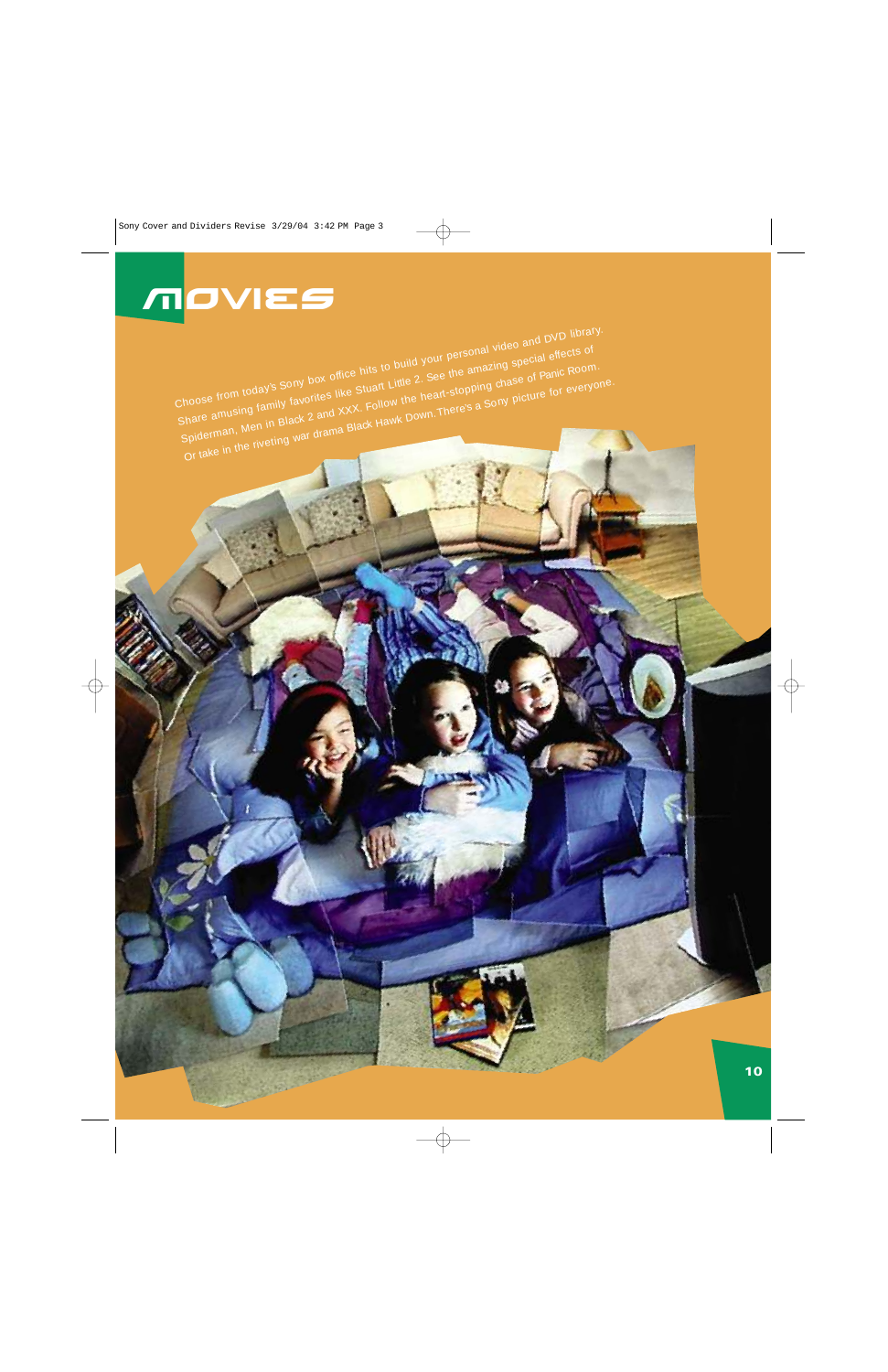### movie tickets

There's nothing quite like seeing a new release on the big screen. Hearing the laughter and applause of a lively audience, yet also enjoying the picture in your own special way. So take along friends, snacks and whatever else you need to make it a memorable experience. Your Sony Points will take care of the tickets, giving you easy access to theaters all over the country.